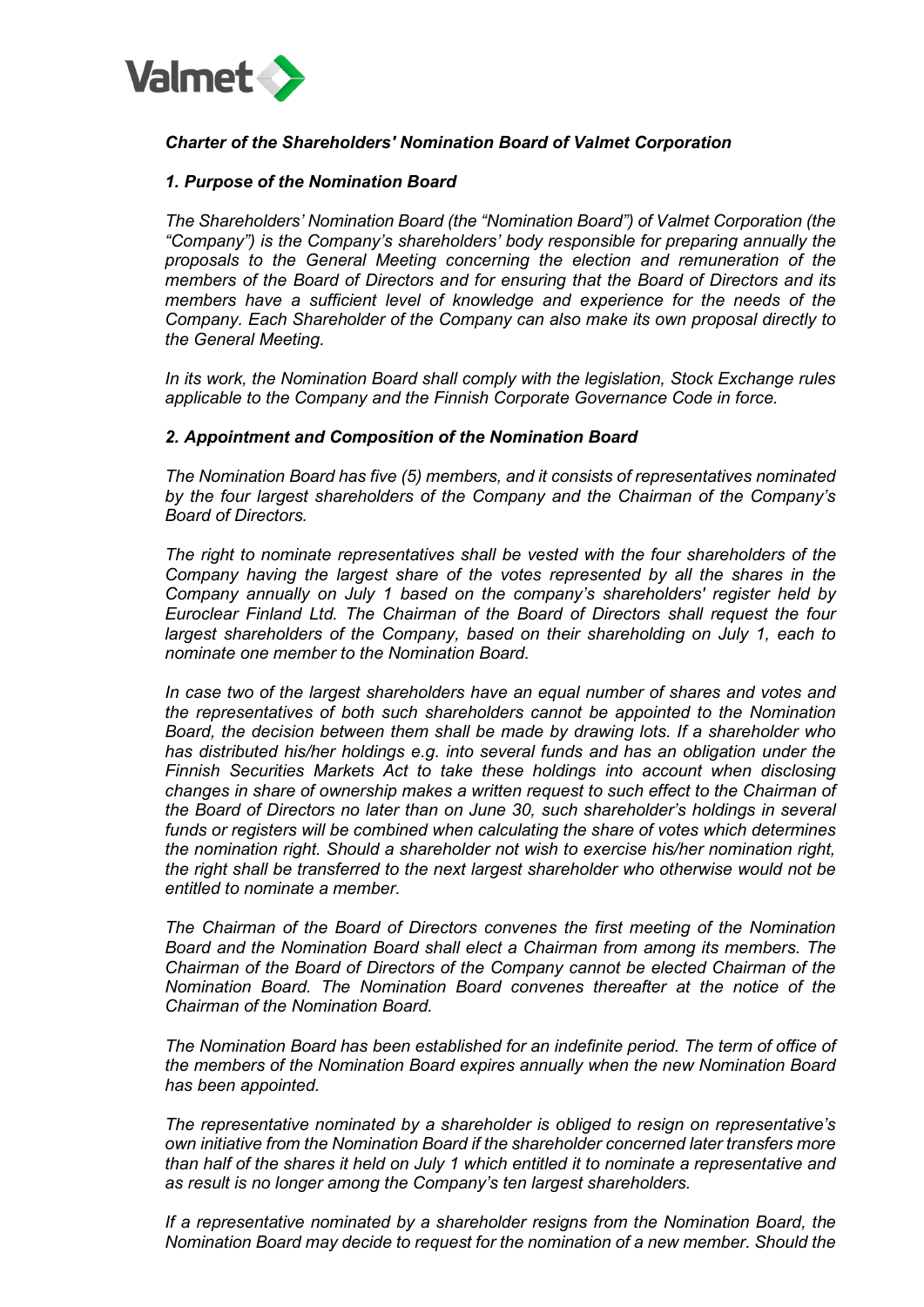

*number of members of the Nomination Board decrease to less than three (including the Chairman of the Company's Board of Directors), the Nomination Board is obliged to request for such nomination. The request shall be presented to the largest shareholders who have not nominated a representative to the Nomination Board in the order of votes represented by their shares. The order of votes shall be determined on the basis of the ownership information in the Company's shareholders' register on the day of the request.* 

# *3. Duties of the Nomination Board*

*The duties of the Nomination Board shall include:* 

*a) preparing and presenting to the General Meeting a proposal on the remuneration of the members of the Board of Directors;* 

*b) preparing and presenting to the General Meeting a proposal on the number of members of the Board of Directors;* 

*c) preparing and presenting to the General Meeting a proposal on the members of the Board of Directors;* 

*d) preparing and presenting to the General Meeting a proposal on the Chairman and Vice-Chairman of the Board of Directors; and* 

*e) seeking prospective successor candidates for the members of the Board of Directors.* 

*In its work, the Nomination Board is obligated to consider the independence, diversity and expertise requirements set in the Finnish Corporate Governance Code.*

### *4. Tasks of the Chairman*

*The Chairman of the Nomination Board shall steer the work of the Nomination Board so that the Nomination Board achieves the objectives set for it and takes duly into account the interests of the shareholders and the Company.* 

*The Chairman of the Nomination Board shall convene the meetings, prepare the agenda and material for the meetings and chair the meetings of the Nomination Board.* 

*In addition, the Chairman of the Nomination Board shall convene an extraordinary meeting of the Nomination Board within 14 days from a request made by a member of the Nomination Board to that effect.* 

### *5. Decision-making*

*The Nomination Board shall constitute a quorum when more than half of its members are present. No decision shall be made unless all members have been reserved the possibility to consider the matter and to participate in the meeting. The material for meetings shall be distributed at least three business days before the meeting, unless the Nomination Board unanimously decides on a shorter schedule.*

*Decisions of the Nomination Board shall be made unanimously. In that event if the Nomination Board is not unanimous regarding matters listed in clause 3, the Nomination Board will not make proposal to Annual General Meeting.*

*All decisions of the Nomination Board shall be recorded in minutes. The minutes shall be dated, numbered and retained in a safe manner. The minutes shall be signed by the Chairman of the Nomination Board together with at least one other member of the Nomination Board.* 

# *6. Qualifications of the Members of the Board of Directors*

*The Board of Directors of the Company shall have sufficient expertise, knowledge of and competence in the Company's field of business and industry and the possibility to use a*